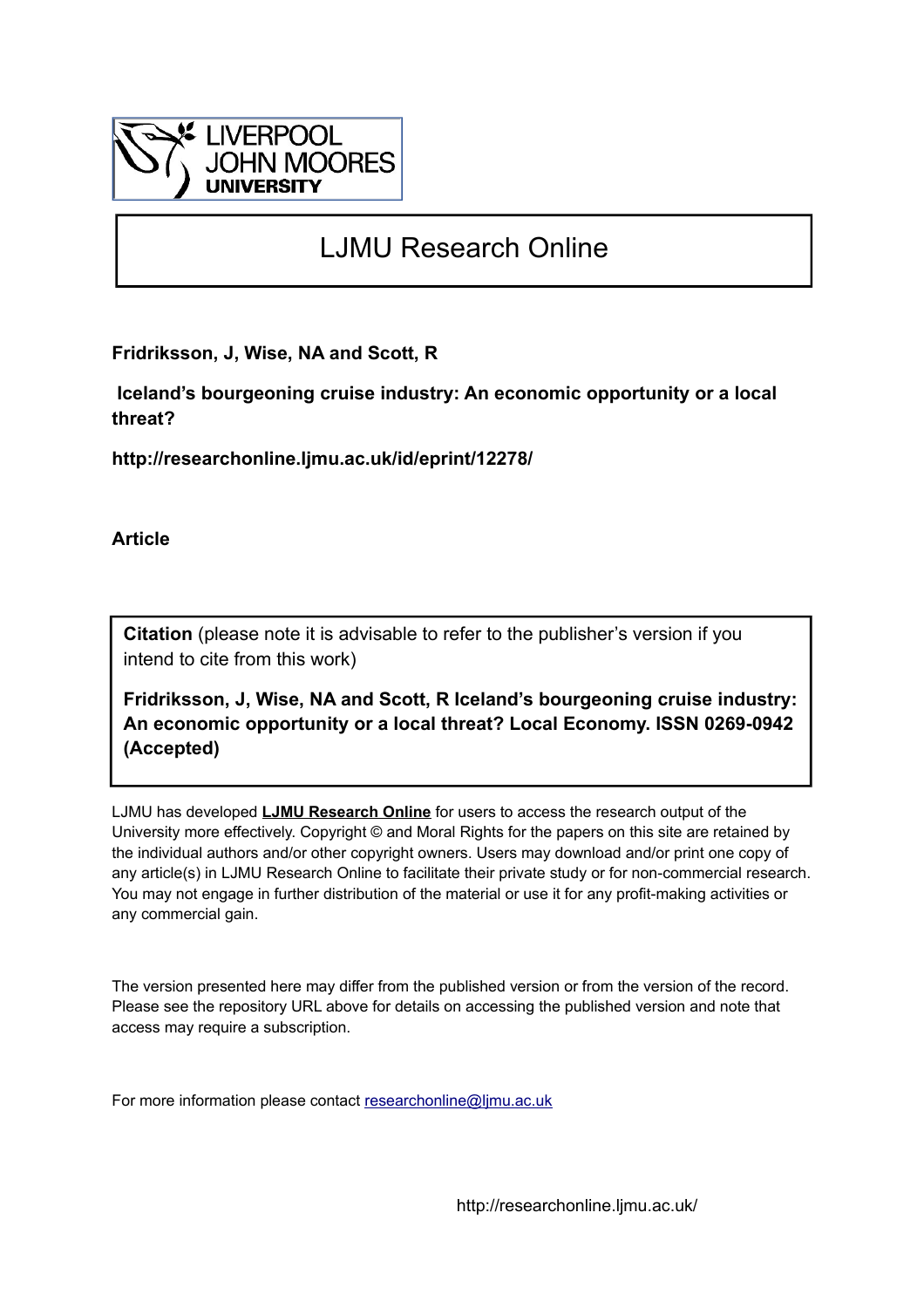#### **Iceland's bourgeoning cruise industry: An economic opportunity or a local threat?**

#### **Jon Fridriksson\*, Nicholas Wise\*\*, Peter Scott\*\***

**\***Leeds Beckett University, Leeds, UK

**\*\***Liverpool John Moores University, Liverpool, UK

#### **Abstract**

The cruise industry is the fastest growing component of mass tourism and is as a key contributor to overtourism. The cruise industry is having a very significant impact on the country of Iceland, as cruises take people to some of the country's most remote areas. In Iceland, the increase has been even more dramatic, with cruise ship arrivals increasing by over 91% (between 2015 and 2019) in Iceland's small northern town of Akureyri and its surrounding ports. This paper is critical of the expansion of cruise tourism in Iceland despite the potential economic impacts of cruise ship tourism. Scholars argue is the need to consider economic gains alongside environmental costs and social consequences that disrupt communities. This in perspective paper considers current economic, environmental and social impacts of cruise ship arrivals in Iceland before outlining some recommendations that align with environmentally friendly practices for policy makers to consider going forward. The triple bottom line framework is widely considered in tourism planning, and this paper seeks to connect the economic, social and environmental dimensions of tourism in a sustainable way to look at the present situation in Iceland and address policy considerations going forward.

#### **Keywords**

Cruise Tourism, Iceland, Overtourism, Triple Bottom Line, Local Tourism Policy

#### **Introduction**

The cruise industry is the fastest growing component of mass tourism (de Grosbois, 2015) and the European Union identifies this type of tourism as a key contributor to overtourism (see Peeters et al., 2018). For example, from 2000 to 2010, cruise tourism increased at double the rate of land-based tourism. The reason for this has been declines in ticket prices, which has opened the cruise tourism market up to budget travellers (João Lopes and Dredge, 2018). Even despite the financial crises, international cruise demand increased by 84% from 2004 to 2014 (Vayá et al., 2018). In Iceland, the increase has been even more dramatic, with cruise ship arrivals increasing by over 91% (between 2015 and 2019) in Iceland's small northern town of Akureyri (with a local population of 18,000) and its surrounding ports alone (Isavia, 2019). A survey by Cruise Iceland (the regulatory body that overlooks promotion and cruise services in Iceland) notes the country amassed around 72.6M Euros in 2018 and created about 900 jobs (Cruise Iceland, 2019). Despite the potential economic impacts of cruise ships visiting Iceland, what scholars argue is the need to consider economic gains alongside environmental costs and social consequences that disrupt communities (Vayá et al., 2018; Jordan and Vogt, 2017; Jones et al., 2016).

To highlight the contemporary nature of this debate, a report in *The Economist* (2017) states: "15 of the biggest ships emit more of the noxious oxides of nitrogen and sulphur than all the world's cars put together". The reason is cruise ships burn heavy fuel; fuel that is much cheaper than refined diesel or petrol (that cars use). An analysis by the Transport and Environment (2019) group found that one company alone can emit ten times more Sulphur Oxide (SOx) along a European coastline than all the (260 million) cars on the continent. To environmentalists, this has raised concern for more than a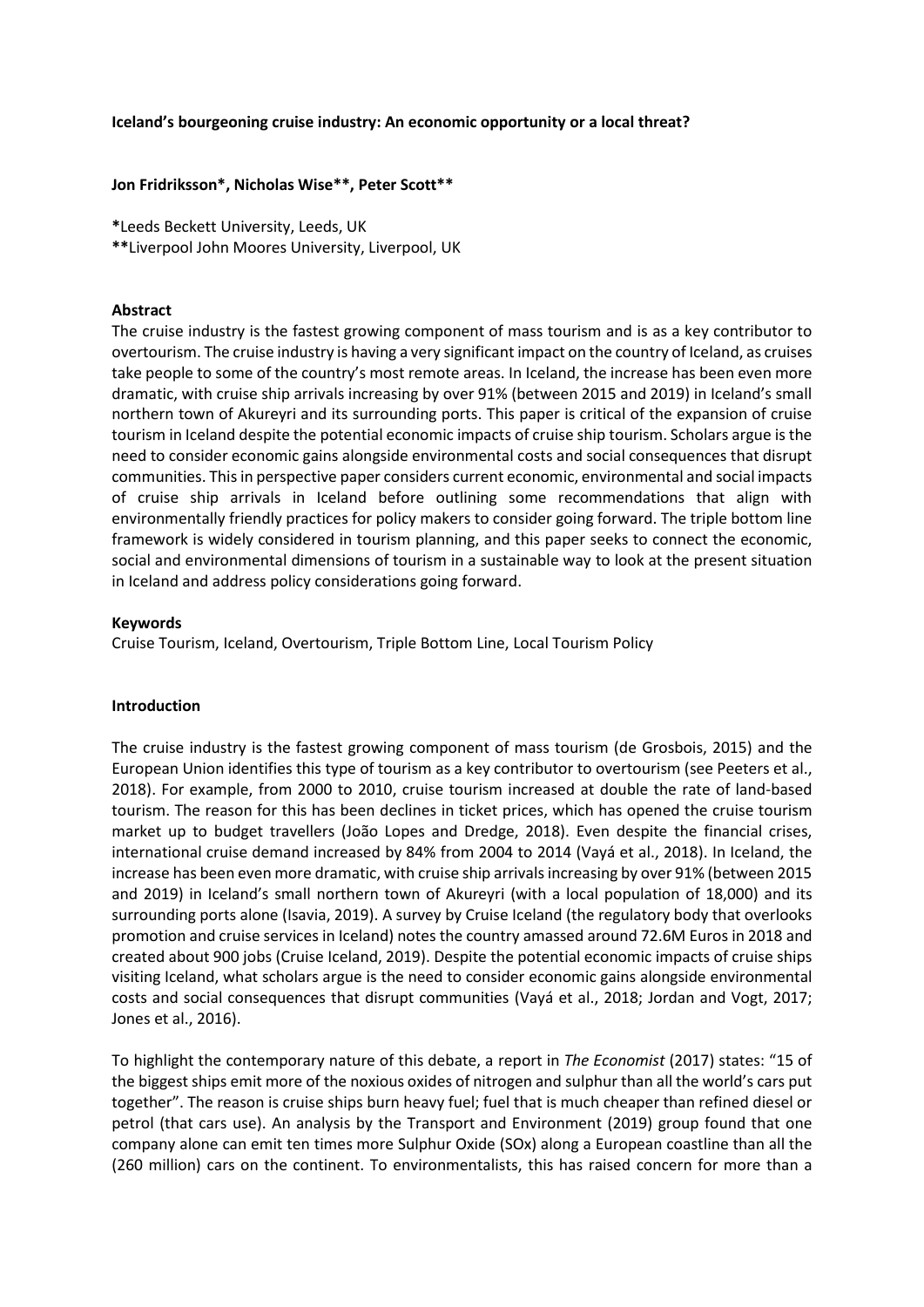decade now (see Klein, 2007), but another concern is that while governments and local authorities in popular cruise ship destinations are banning polluting diesel cars, considerations of putting strict regulations on the cruise industry is being overlooked. The actual economic benefits that the cruise industry contributes to towns and cities islimited (Torbianelli, 2012). A cruise ship passenger travelling on an all-inclusive package only spends a fraction of what visitors who arrive by plane or other means (i.e. those who must pay for accommodation, food and domestic transport) spend on land. Again, the problem is both in respect of health concerns because of pollution from Nitrogen Oxide (NOx), SOx and the increased CO2 levels. Social impacts on the community are also a concern, especially in remote places such as Akureyri in north-central Iceland. The issue here is if/how a community can accommodate mass tourism when suddenly high volumes of tourists enter a destination. Arguably, the sharp increase in cruise arrivals is just too much for smaller destinations to cope with, leaving a destination vulnerable to further increase of environmental and social issues. Aligned with topical concerns surrounding mass tourism, is this can lead to issues pertinent to ongoing discussions of overtourism (Milano et al., 2019).

In contrast to the increased cruise tourism in Iceland, the number of air traffic passengers is slightly decreasing in Iceland (Isavia, 2019). Some argue that this is partly because of the increasing popularity of cruises ship itineraries to and around Iceland. Increased cruise tourism brings more pollution and in turn does not increase revenues from tourism spend; this is a concern because this damaging to both the environment and the local economy. This is a critical paradox for countries and destinations, as increased demand and the consumption of cruise tourism is damaging the environment with little to no economic gain. The cruise ship companies do not have much to lose, and while stricter regulations might results in increased costs for cruise operators, they often pass such increases to consumers and if a destination is popular they will usually still be able to sell, as the cruise companies earn a profit while the local communities do not profit economically.

This in perspective paper considers current economic, environmental and social impacts of cruise ship arrivals in Iceland before outlining some recommendations that align with environmentally friendly practices for policy makers to consider going forward. The triple bottom line (TBL) framework is widely used as a framework in tourism planning to connect the economic, social and environmental dimensions of tourism in a sustainable way (Dwyer, 2005; Wise, 2016). John Elkington captioned the TBL framework because he observed the need to businesses to focus more on corporate responsibility and sustainable development (see Henriques and Richardson, 2004). The TBL framework is also known as the three P's (People, Planet and Profit), with a focus on creating transformation so that policies can have a positive impact on places and destinations (Rendtorff, 2019). This approach is especially important for tourism managers and planners to consider, as this industry is inescapably reliant on its resources, and for destinations to make a profit we need to keep a close eye on preserving the environment and take into the account the success of local communities and cultures because of any business activities (Wise, 2016).

### **Economic benefits**

While the previously cited figures from Cruise Iceland look impressive, it is worth considering them more closely. The members of Cruise Iceland are companies that gain financially from the increase (and positive image) of cruise tourism, such as port authorities, tour operators, travel agents and the shipping industry. Lansky (2016) critiques a report that shows that the average spend of a passenger is roughly US\$80-US\$150, but these figures are presented by the cruise lines and such studies lack scientific credibility and even methodology, and are sometimes interpreted as rough estimates. The same author also highlights that similar surveys are conducted by Destination Marketing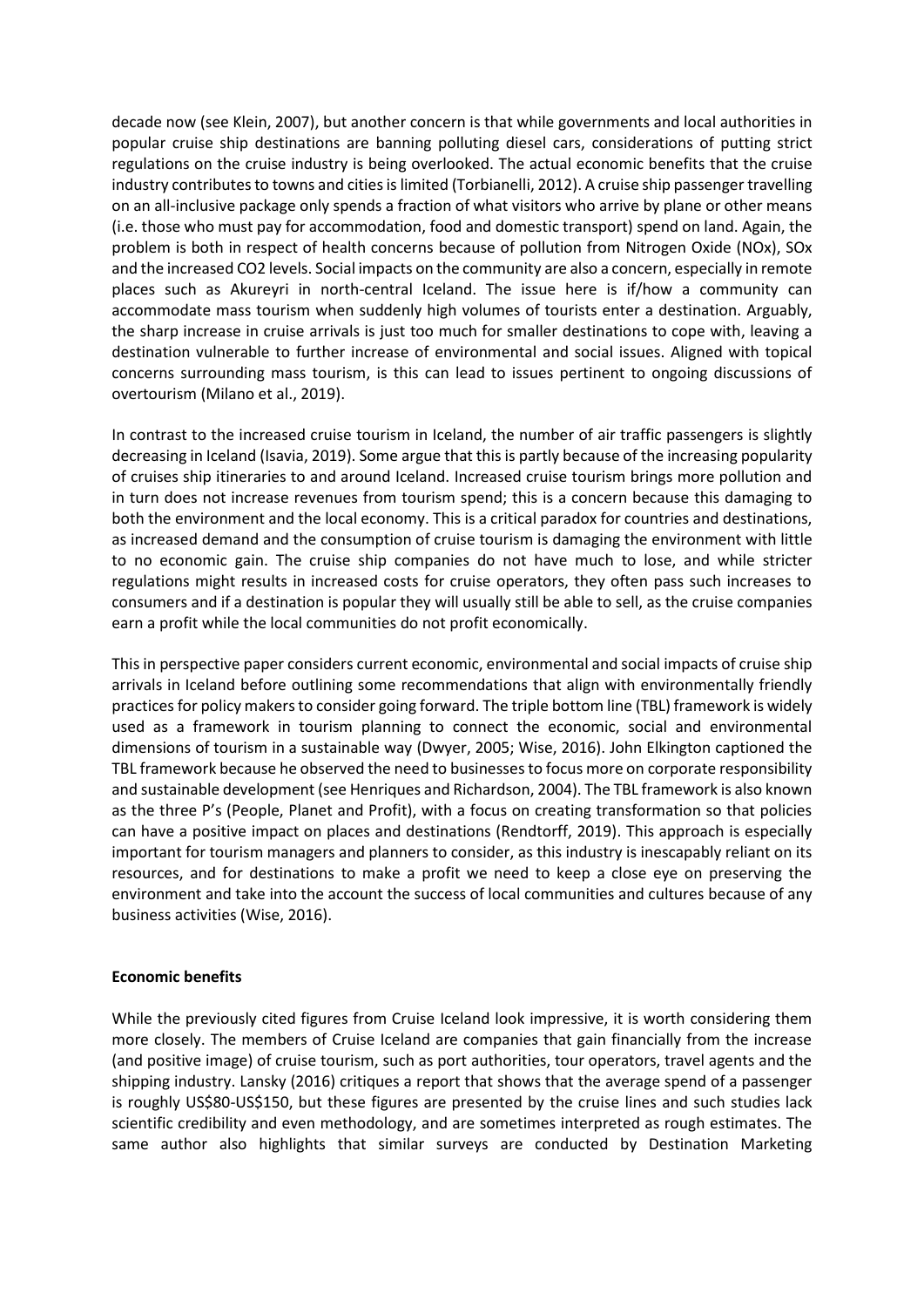Organisations (DMO's) or Port Authorities, and these spending figures are almost always significantly lower (Lansky, 2016).

Identifying the economic benefits gained from cruise tourists in a destination is very controversial. Cruise tourists tend to spend much less that other tourists that enter the country by other means, as those arriving by air pay for all services and goods on land, with similar observations made for over a decade now (Brida and Zapata, 2010; João et al., 2018; Vayá et al., 2018). Cruise ship passengers have all-inclusive deals when on-board the ship and are therefore tempted to settle for small food and beverage purchases when on an excursion. According to a study by Huijbens and Gunnarsson (2014), cafes in Akureyri registered a 3.5% increase in business during a cruise ship visit while restaurants measured under 1%. This tiny increase is even in spite of most of the cruise ship docking a short 10- 15 min walking distance from the town centre with most of the restaurants and cafes. Related studies that look into cruise passengers spending patterns off the ship found that they spend considerably less than other visitors. This is not solely because they have all-inclusive deals on the ship, but based on the length of the stay (usually 8 hours or less on average), while other visitors tend to stay longer and thus pay for accommodation and all meals in a destination (see Marksel et al., 2016). With allinclusive catering (similar to hotel resorts), it has been argued that these attract more budget passengers who in turn will contribute less to the destination economy (Anderson, 2010). While the cruise industry does take people to remote places sometimes difficult to access, the economic gain is for the benefit of the cruise companies opposed to local suppliers and communities (Torbianelli, 2012).

Another concern is, in many places, destination planners go to great lengths to accommodate the cruise industry. This includes giving cruise ship companies discounts on port fees and great deals on land excursions brought on by competition; this is even in spite of the cruise industry only contributing about 2% of the expenditures of land tourism (Brida and Zapata, 2010). João Lopes and Dredge (2018) also note that destinations often assume that the cruise tourism will create value while strategies for optimising and capturing value are rarely in place. For an example, in Copenhagen, there is huge competition amongst tour operators to capture the business of the cruise ship companies (often even sold at a cost prise), and the huge cost of new infrastructure to accommodate the cruise ships and their passengers (João Lopes and Dredge, 2018). In Aruba, cruise tourism decreased in 2015 but the total tourist revenue went up, and academics have argued that this is not a coincidence (Lansky, 2016). This will question the financial justification of cruise travel and whether the industry creates value at all at their destinations even before the environmental and social factors are considered. This is especially true if the destination port is not a 'home port' such as Barcelona and Copenhagen often are, but a 'port of call', which all Icelandic ports are. According to Vayá et al. (2018), cruise passengers who spend the night in Barcelona spend around €200 per day while day visitors from the cruise ships spent only €53 per day.

### **Environmental Issues**

Pollution from cruise ships comes mostly from fuel oil and diesel particle emissions that can carry sulphur dioxide (SOx) and Nitrogen Oxide (NOx) which can be very hazardous to health (Náttúruverndarsamtök Íslands, 2017). The particles emitted can cause respiratory and coronary illnesses (Khan and Siddiqui, 2014; Hafstað, 2019) and boats use a lot of fuel upon docking and departing, as well as ships keeping the engine idling while in port to create electricity for the passengers. Such excessive fuel use causes extra emissions and can affect community residents' quality of life in port destinations. In the United States, Canada and most of Europe, there exist strong regulations about how much SOx can be in oil (up to 0.1%) anywhere within these country's jurisdictions. However, in Iceland, these regulations only apply to when a ship is in port. When the ship is not in port the percentage of SOx in the oil can be as high as 3.5%, and Iceland's Ministry for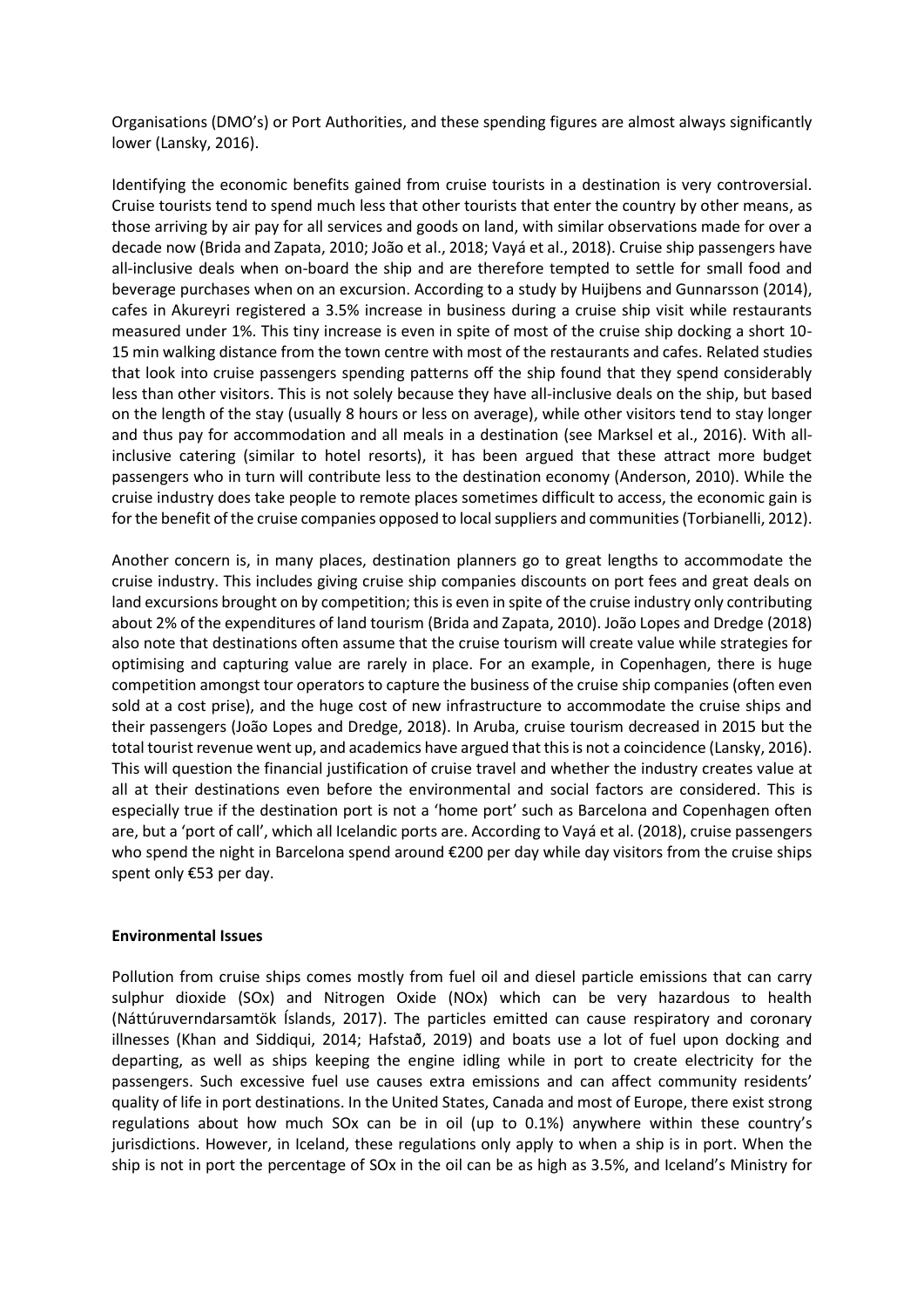the Environment is considering an amendment to reduce emissions to 0.1% next year (Kyzer, 2019). In Iceland, the law states fuel oil is not allowed in port and cruise ships need to swap to a less polluting diesel fuel or natural gas. Sigurdardottir (2017) reports from a study that particles from a cruise ship in Reykjavik harbour showed that one ship polluted about the same as one million cars, and on some days there were three or more ships in the city's harbour. The particles mostly travelled inland so they would affect all the citizens of the city. Moreover, these tiny particles can enter wind currents and even travel up to 400km inland and can settle on glacial ice; observed in studies focusing on SOx particles found inland on glacial ice (see Naftz et al., 2012). The wider issues here then is these particles, as they build up, can speed up the melting process. CO2 emissions can be, of course, a serious by-product of cruise ship activity, but there are positive signs that new policies will aim to reduce CO2 and SO<sub>2</sub> emissions.

In Akureyri, for example, harbour authorities are paying for the planning of 2,000 new trees each year and harbour authorities in Reykjavik have committed to spending €11,000 every years for the next ten years on planting trees to offset some of the CO2 emissions (Havardsson, 2018). Passengers can also opt to buy a tree on arrival to counterbalance the carbon footprint caused by the cruise liners. In this context then, it is worth mentioning that aviation and nautical travel is exempt from the Paris Agreement, so it is in the hands of each country to offset the CO2 emissions caused by planes and cruises. The Cruise industry is also trying to reduce the SOx on their ships by fitting them with scrubbers, a device that cleans the SOx from the exhaust. This will allow them to comply with new standards set by the International Maritime Organisation (IMO), which is now official from 1 January 2020 (see Crisp, 2019). However, this is somewhat controversial as Crisp (2019) points out: many of these scrubbers are open loop scrubbers that will turn the extracted sulphur to liquid, which will then run into the ocean where it can pose risk to sea life. Subsequent pollution, such as cruise ship waste can also be very dangerous to the marine environment. This includes sewage, greywater (from sinks, baths and washing), hazardous wastes, oily bilge water, ballast water, and solid waste. According to Guilford (2014), cruise ships dump one billion gallons of sewage into the oceans every year, and this figure may have well increased since this study was published in 2014. Sewage dumped close to land (within 300 nautical miles) requires careful treatment. A ship with 3,000 passengers and crew can generate around 15,000 to 30,000 gallons of blackwater or sewage waste per day (Jennings et al., 2016). The dumping of untreated blackwater around Iceland can have serious effects on marine life, which is vital to Iceland's fishing culture and economy. There are regulations that ships are liable for whatever pollution they produce, and the crews cannot dump any objects, substances or waste within Iceland's territorial waters. Sewage disposal is prohibited in Iceland within "twelve nautical miles from the territorial sea baseline points" and treated sewage can be disposed of within three nautical miles of the same point (Umhverfisstofnun, 2019: 9). Such rules and regulations as determining the actual levels of SOx and NOx in cruise ship's exhausts are notoriously hard to regulate, especially when the ships are far from shore. Aligned to this point, Huijbens and Gunnarsson (2014) point out the lack of waste management regulations when at sea, given there is no real framework in place about how waste management is (and can be) regulated far from shores. This is a major problem for a country like Iceland that prides (and promotes) its nation as a 'clean' destination.

### **Social and community considerations**

In Akureyri and other cruise ship destinations in Iceland, many locals oppose cruise ships, not only because they pollute, but also because of the strain put on the inhabitants and local infrastructure. Statistics from 2018 show that 75% of the Icelandic population thought that tourism in general had a negative effect on nature (Ferdamalastofa, 2020). In the town of Isafjordur along the West Fjords, cruise ships can triple the town's population. Isafjordur, due to its Isolation, gets less in the form of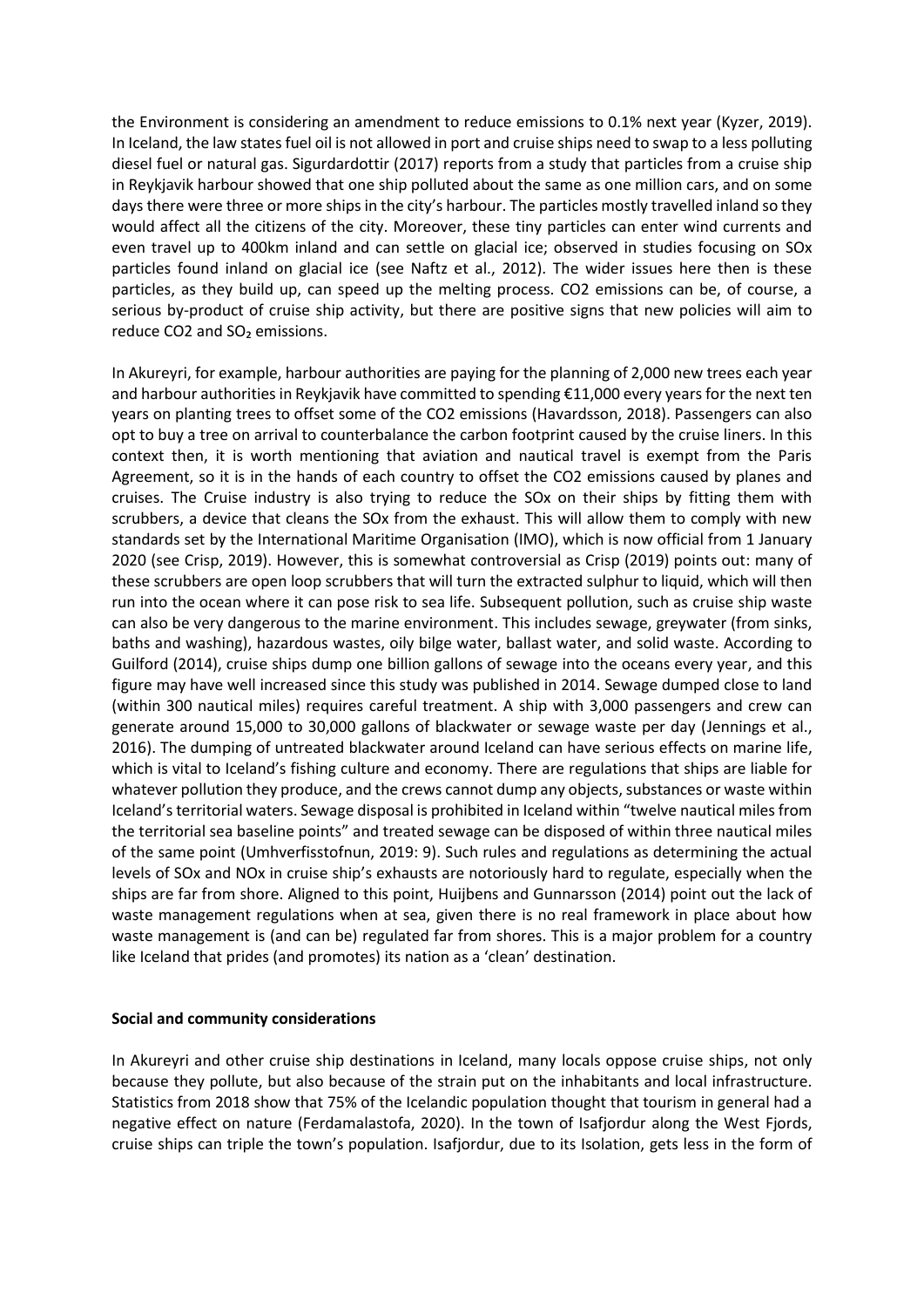traditional land-based tourism with the majority of the tourists coming from the cruise ships, yet only 5% of the town's inhabitants say that they would like more cruise ships (Ferdamalastofa, 2016).

A community of residents are a pivotal part of the triple bottom line framework, especially in relation to the impact on the local economy (Wise, 2017). As cruise ships coming to Iceland increase, communities must be 'on board' and feel like they are a part of the decision making process. There is a need for communities to believe decisions made by the authorities will benefit them as well as the harbour authorities and the cruise ship companies. According to a report by the Icelandic Tourism Research Centre (2017), representatives from the local authorities have little to do with any decisionmaking regarding marketing or service of the cruise ships in their communities. These are mainly in the hands of Cruise Iceland and companies that benefit from the industry. The cruise lines themselves decide when they arrive and what is organised for the passengers (such as when embarking on land excursion). When the cruise ships are in port this can cause further problems with, for example, transport or lack thereof for excursions to places of interest.

It is thus easy to see the conundrum concerning why local authorities are reluctant to reduce arrivals of big cruise ships based on pollution, social effects and minimum economic gain for the local economy. In Iceland, the port authorities are making money and pretty much run themselves, which leaves more money for the local authorities (city and town councils) to use on other matters. However, it might be in their interest, and more profitable in the long run, to put emphasise on tourism that is more beneficial (i.e. creates more revenue, pollutes less and is less of a burden on destinations resulting in overtourism and dissatisfaction amongst local people). A recent CNN Travel report asks the question: Is the cruise industry responsible for overtourism? (Street, 2019). This is a valid point , and even though the report mentions cruise tourism only accounts for about 5% of the overall number of tourists in big destinations like Venice, Amsterdam and Barcelona, it is a fact that cruise ship passengers create a huge amount of congestion in popular tourist spots (Ricaurte et al., 2016; McCarthy and Skrede, 2018). The development of cruise tourism not only has environmental issues but also can have diverse effects on societal circumstances and cause the destruction of (what is often) fragile cultural resources. Considering the case of Venice as an example here, this can lead to anger and frustration. In this context, Adams and Coffey (2019) have listed destinations to avoid in 2020 which includes popular cruise ship destinations such as Iceland, Venice, Barcelona, Rome and Amsterdam; and in all those cases it is predominantly due to overtourism. For this reason, therefore, the European Parliament issued a study aimed at finding policy solutions (see again Peeters et al., 2018). These social and community considerations further pinpoint how important it is for the cruise industry to consider all elements of the triple bottom line framework effectively.

### **Going forward**

Installing Alternative Marine Power (AMP), or shore power, is a potential way forward to minimise the effects of SOx, NOx and CO2 emission from the cruise ships. Whilst AMP and shore power are possibilities, the challenge is that these options are expensive, and many city/town councils are reluctant to invest the finances needed. The cost of setting up a shore power facility can be from £9M to £25M based on examples from other European cities (Green Cruise Port, 2019) not to mention the huge amount of electricity needed to fuel these 'sea-based cities'. However, an individual from Landsnet, the company that transmit electricity around Iceland, points out that it is well within the country's means and although a lot of energy is necessary, it would not exceed the necessary electricity capacity. AMP and/or shore power will be important in the future to generate an economic alternative and help offset carbon emission caused by the cruise industry.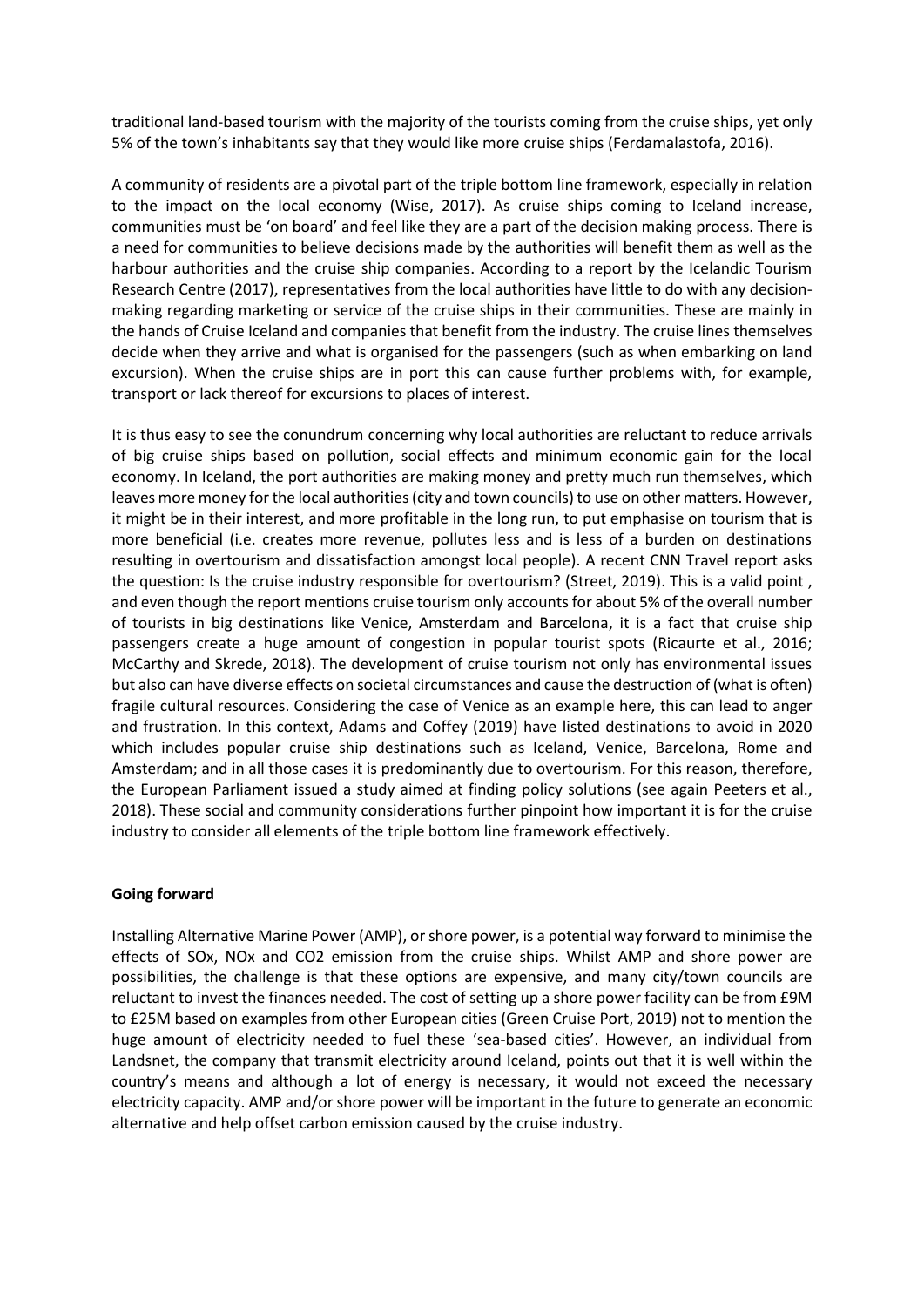Cruise Ships today are better equipped to deal with pollution, sewage, and other waste. Companies have made progress with sewage treatment and water quality compliance, but air pollution reduction still requires improvement. Goodwin (2016) points out that competition is one of the main reasons that industries, businesses and even national governments are reluctant to put money into costly energy programmes that can reduce carbon because there is a concern that competitors who are not investing will have an advantage. The cruise industry is no exception and therefore change is slow. Countries like Iceland who do not have large financial resources are also reluctant to put money into infrastructure, which might force them to increase harbour taxes and add a similar air pollution tax to other countries, as this might threaten competitiveness(OCED, 2018). Increased docking costs or taxes might make cruise ship companies reconsider and go elsewhere if that kind of price-rise is not in their budget. Nevertheless, the question that arises, then, is would that be so bad? While this would be a potential economic threat, there may then be environmental and social impact advantages. For example, Amsterdam has recently decided to add a tourist tax exclusively for cruise ship passengers in an attempt to reduce overtourism and pollution from large cruise ships, and this approach is working as some cruise lines have removed Amsterdam from their itineraries (see Featherstone, 2019; Quest et al., 2019). It is unlikely that the cruise ship companies will cover extra costs in the future patrons on the cruise ships will pay this in their cruise fare.

It is evident that cruise ships pollute the environment, through air pollution and wastes dumped in the ocean. Countries with pristine natural environments such as Iceland could consider other countries as benchmarks that have more experience dealing with environmental protection and community sustainability, including setting up AMP or fining companies that pollute over a set limit (but strict legislations need to be put in place). In the past few years, understanding and discussions surrounding cruise ships and their social and environmental issues have been developing in Iceland. The Icelandic parliament discussed the subject last year and identified the need for cruise tourism, especially in smaller towns as they feel this is needed economically, but they also acknowledged the environmental effects and the necessity of a new set of rules and framework to deal with it to protect communities (Althing, 2018). In October 2019, it was discussed in Iceland's parliament that the government is putting a research policy agenda in place to gauge their options at and find solutions so that economic, environmental and social impacts can be realised. In the parliamentary discussion, the Icelandic Government acknowledged that shore connections for the big cruise ships in the future is inevitable; however, they also mentioned they would prioritise inland connections for cars now considering the funds available so that other communities can gain economically. This was something that other parliamentarians disagreed on, especially considering the huge amount of pollution and danger to health that the cruises ships cause when in port. It was also noted that despite the huge expenses involved, making towns and cities healthier and more socially satisfying to live in would outweigh the cost (Althingi, 2019).

A recent report by Korneliusdottir and Sverrisdottir (2019) found that the port authorities themselves would never be able to fund the cost of AMP. Therefore, the Icelandic government will need to provide financing for smaller/rural port towns. Other Nordic countries place less tax on the sale of electricity to cruise ships to make it easier and more of an incentive for the cruise ship companies to acquire an alternative/cleaner form of energy, however burning fossil fuels is still cheaper despite the subsidies offered. That report also suggests there should be considerable grants and support from government agenciesto support greener technology in Iceland's ports. Korneliusdottir and Sverrisdottir (2019) also mention there exists an opportunity while building a planned new harbour extension in Reykjavik, to include a high voltage electric connection needed for the cruise ships and then use this experience to explore further action at other ports. Another report suggests that to make AMP a viable option, the government could put a tax on using fossil fuels and therefore make using the AMP more worthwhile for the cruise ship companies (see Hallgrimsson and Gislason, 2019). Regulations for cruise ships in Iceland are lacking and protocols need to be amongst the first steps that the government and harbour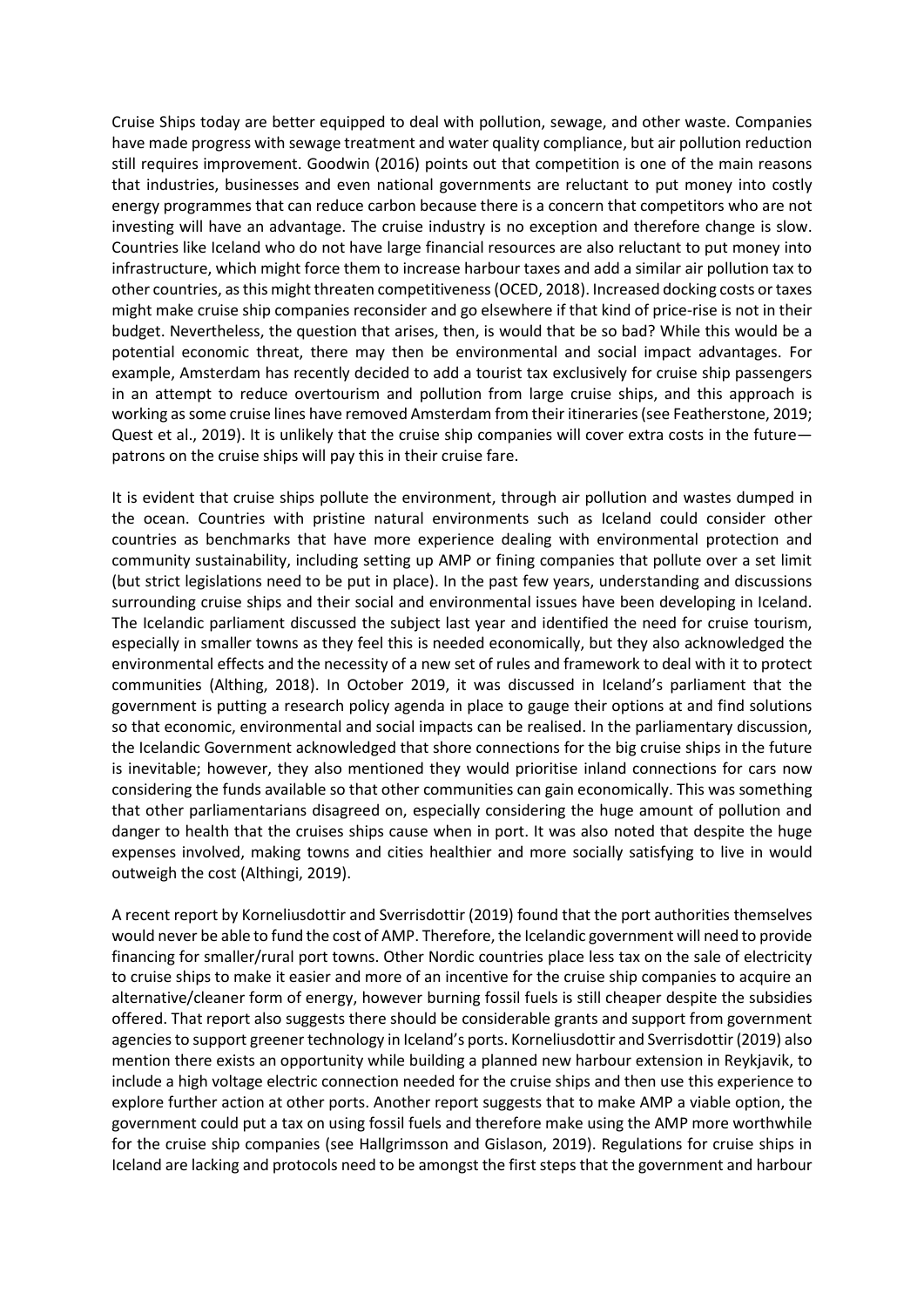officials put in place for the industry to becoming sustainable and more environmentally friendly. Considering the rapid increase of the cruise ship arrivals in Iceland in the last 20 years it would not be hard to argue that DMO's and local authorities simply have not been able to keep up with development and just focus on how to accommodate the ships rather that how to accommodate the local people and their precious natural resources. Another individual (that the lead author conversed with) mentions what is needed is official measurements of the real amount of pollution from cruise ships in Iceland. This means stricter regulations for the Cruise ship companies themselves and an infrastructure to manage and regulate it where companies receive considerable fines for exceeding set maximum pollution levels.

### **Concluding thoughts**

Banning ships over a certain size (or even all together) until they set stricter environmental regulations and agree the intended impact of cruise tourism with communities is a compromise that needs considered. There is also a need for more research on the economic perspective that would help DMO's come to a conclusion on the attributes (or non-attributes) of the industry and to help them establish policies and strategies for effective management purposes that best serve the triple bottom line (Baker, 2016). Iceland also needs to consider again (or re-think) marketing efforts focused on landbased tourism which brings more revenue and is a driver forimproving internal infrastructure. It would be logical to argue that decreasing cruise tourism in Iceland would automatically increase land-based tourism (by air) as the only means of travelling to the country, simultaneously filling hotels and restaurants and creating less competition amongst tour companies. This would provide optimal economic gain that would create less congestion, pollution and social discontent. This would also counteract the potential loss of revenue due to less cruise ships in certain harbours. Inhabitants in popular cruise tourism destinations and affected areas need to have a greater say, and more research needs to consider local residents so that policy makers and companies can realise how residents in cruise tourism destinations view economic, environmental and social impact.

The cruise ship industry today is big business for the ever-expanding global tourism industry, and it appears to have managed to convince their destinations in Iceland that stopping here is vital for the economy, especially along Iceland's north coast, where this is most controversial when considering negative environmental and social/community impacts. There are small towns in the country that almost exclusively receive tourism from cruise ships, simply because they are remote and hard to get to otherwise—even in the summer. Tourist arrivals in Iceland by air are also mostly concentrated on the south west around the capital Reykjavik so people who don't stay for long (which is common due to the cost of living) will focus their stay on and around that area simply because getting to other parts of the country is time consuming and internal flights are expensive. This then encourages people who want to cover more of the country to take a cruise instead. The occasional cruise ship will undeniably boost their economy somewhat, but in other towns such as Reykjavik, Akureyri and even Isafjordur, the social inconvenience caused by sudden increased tourism might not be worth it considering the relatively small economic gain. The final decision seems to be with the government who must consider all costs and benefits, economically, environmentally and socially for setting legislation promoting sustainable futures and responsible progress. The Brundtland Report (1987: 16) states: "sustainable development is development that meets the needs of the present without compromising the ability of future generations to meet their own needs". Iceland must look more closely at what environmental and social effects the cruise ships are causing now and how it will affect future generations and remote communities.

To conclude, a policy consideration is the government could consider undertaking a large-scale economic research study into the impacts of cruise tourism, specifically concerning Iceland as a unique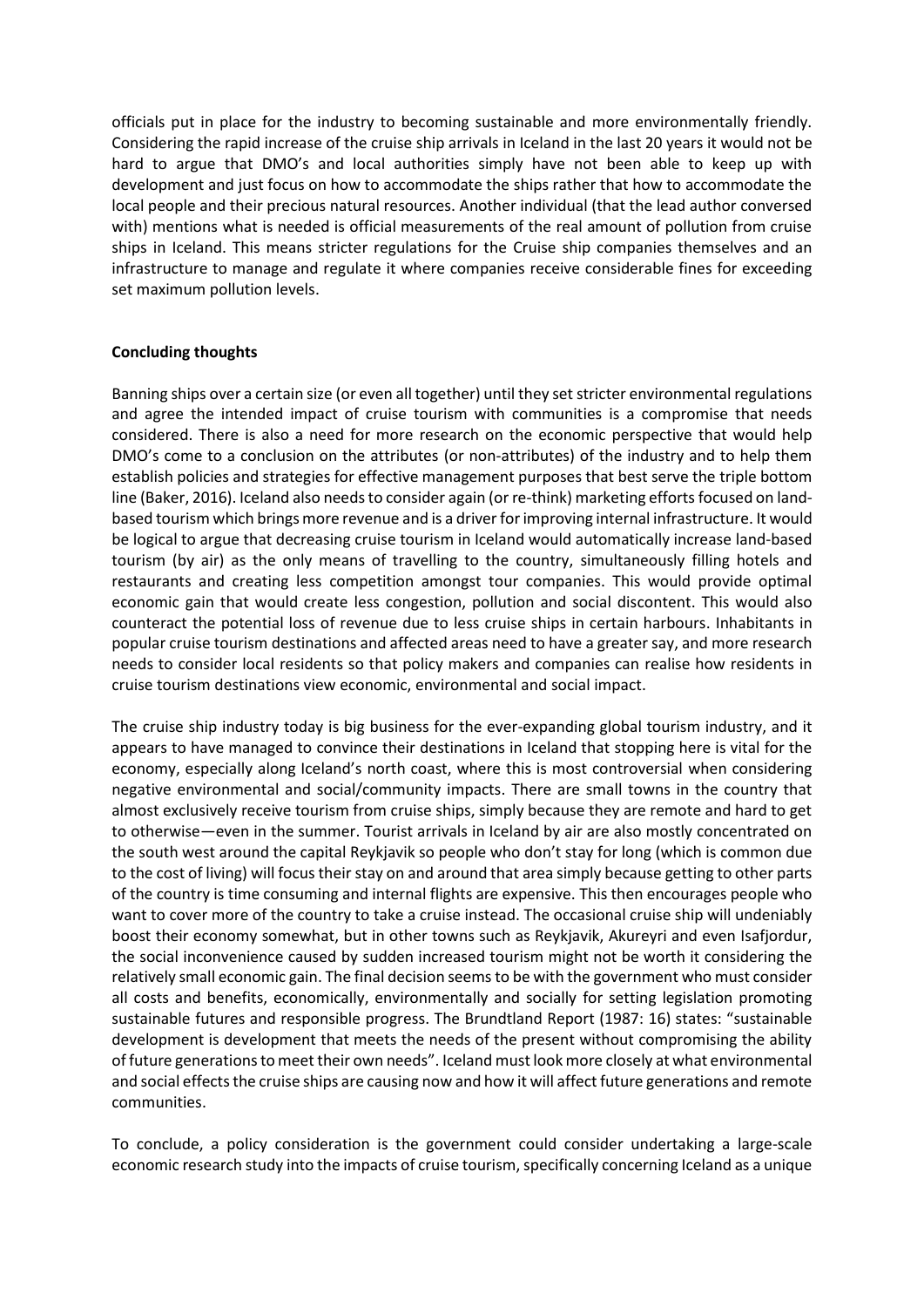and clean destination. The key focus is considering all real economic gain versus the perceived benefits, as the cost of maintaining cruise tourism infrastructure is looking to result in more costs than benefits, especially in very geographically remote places such as the north of Iceland. Given the trends and insight observed in recent studies, policy documents and newspaper reports noted in this paper, the cruise industry will in the near future surely be confronted with a critical binary: to make responsible and sustainable changes in accordance with the TBL framework, or face losing business in destinations such as Iceland. Policy-makers must decide on Iceland's future and determine the extent of which cruise tourism is encouraged/promoted and/or what restrictions or supplemental tariffs are necessary to put on cruise ship arrivals, based on the evidence of minimal economic gains for remote communities and the wider environmental issues caused by the ships. It seems that until radical steps are taken by cruise company's, the Icelandic government, and harbour officials, the growing cruise industry in Iceland will continue to face dilemmas and future that does not look socially, economically or environmentally sustainable.

## **References**

Adams C & Coffey H (2019) Where not to go in 2020. *Independent* 30 December 2019. Available at: [https://www.independent.co.uk/travel/news-and-advice/where-not-to-go-2020-iceland-bruges](about:blank#comments)[kyoto-venice-machu-picchu-a9250771.html#comments](about:blank#comments) (accessed 27 January 2020).

Althing (2018). Móttaka skemmtiferðaskipa. Available at: [https://www.althingi.is/altext/upptokur/raeda/?raeda=rad20180322T122340](about:blank) (accessed 27 January 2020).

Althingi (2019). Fyrirspyrjandi (Albertína Friðbjörg Elíasdóttir) (Sf). Available at: [https://www.althingi.is/altext/raeda/150/rad20191021T173150.html](about:blank) (accessed 27 January 2020).

Anderson W (2010) Determinants of all-inclusive travel expenditure. *Tourism Review* 65: 4-15.

Baker, DMA (2016) The cruise industry: past, present and future. *Journal of Tourism Research* 14(1): 141-153.

Brida JG & Zapata S (2010) Economic impacts of cruise tourism: The case of Costa Rica. *Anatolia* 21(2): 322-338.

Bruntland GH (1987) Report of the World Commission on Environment and Development: Our Common Future. Available at: [https://sustainabledevelopment.un.org/content/documents/5987our](about:blank)[common-future.pdf](about:blank) (accessed 27 January 2020).

Crisp W (2019) Thousands of ships fitted with 'cheat devices' to divert poisonous pollution into sea. *The Independent* 29 September 2019. Available at: [https://www.independent.co.uk/environment/shipping-pollution-sea-open-loop-scrubber-carbon](about:blank)[dioxide-environment-a9123181.html](about:blank) (accessed 27 January 2020).

Cruise Iceland (2019) Fréttatilkynning mars 2019. Available at: [http://www.cruiseiceland.com/frettatilkynning-mars-2019/](about:blank) (accessed 27 January 2020).

de Grosbois D (2015) Corporate social responsibility reporting in the cruise tourism industry: a performance evaluation using a new institutional theory based model. *Journal of Sustainable Tourism* 24(2): 245-269.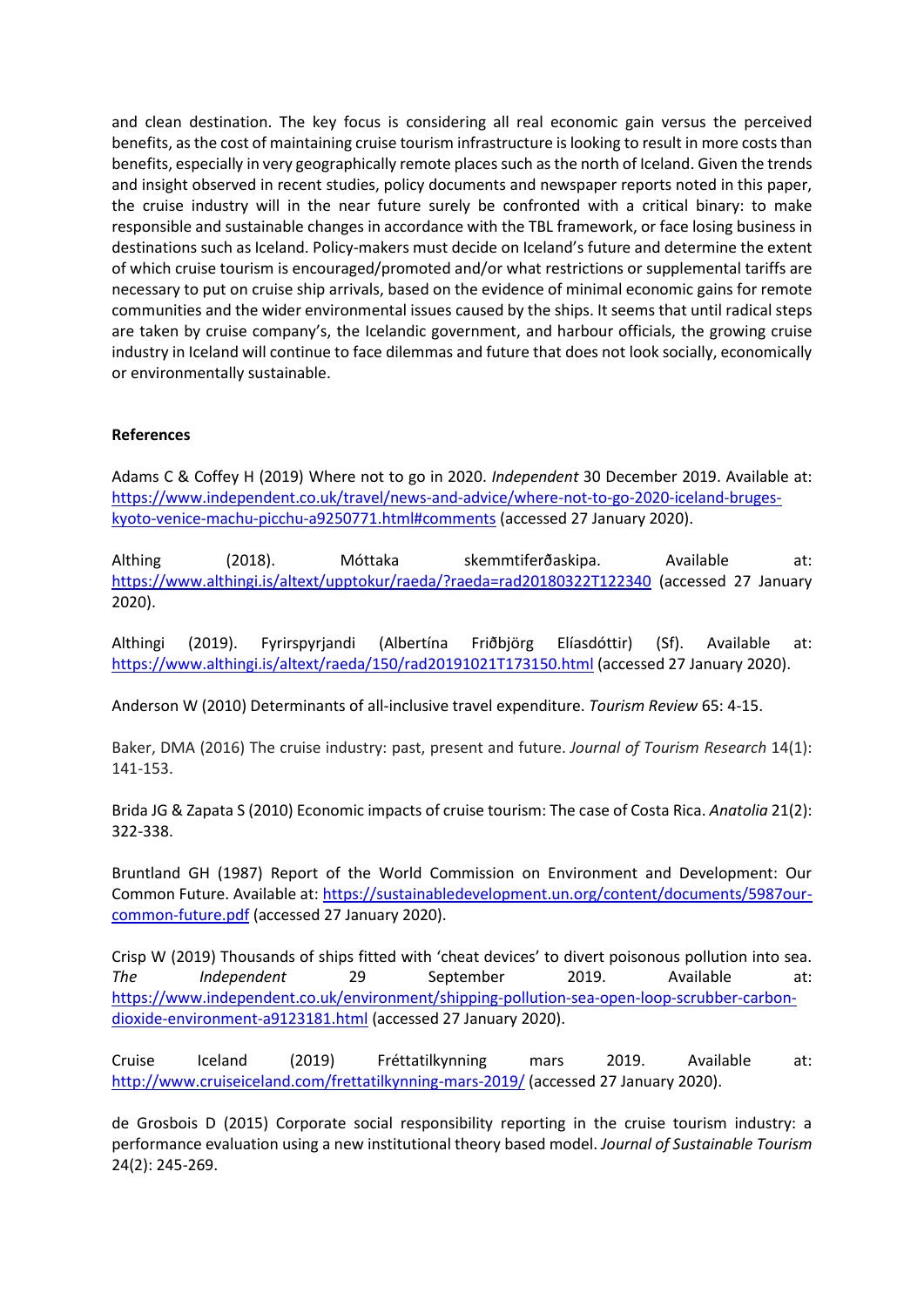Dwyer L (2005) Relevance of triple bottom line reporting to achievement of sustainable tourism: A scoping study. *Tourism Review International* 9(1): 79-93.

Featherstone E (2019) Cruise lines ditch Amsterdam after passengers targeted by new taxes. *Telegraph* 9 January 2019. Available at: [https://www.telegraph.co.uk/travel/cruises/news/how-new](about:blank)[tourist-taxes-are-targeting-cruise-passengers/](about:blank) (accessed 27 January 2020).

Ferdamalastofa (2016) Áfangastaðaáætlun Vestfjarða. Markaðsstofa Vestfjarða. Available at: https://www.ferdamalastofa.is/static/files/ferdamalastofa/DMP/vestfirdir\_rett.pdf.

Ferdamalastofa (2020) 2,3 milljónir erlendra farþega 2018. Available at: [https://www.ferdamalastofa.is/is/um-ferdamalastofu/frettir/23-milljonir-farthega-2018](about:blank) (accessed 27 January 2020).

Goodwin H (2016) *Responsible Tourism: Using Tourism for Sustainable Development*, 2nd Edition. Oxford: Goodfellows Publishers.

Green Cruise Port (2019). Green cruise port: Sustainable development of cruise port locations 2016 – 2019. *Interreg*. Available at: [http://greencruiseport.eu/Home.html](about:blank) (accessed 27 January 2020).

Guilford G (2014) Cruise ships dump 1 billion gallons of sewage into the ocean every year. *Quartz* 9 December 2014. Available at: [https://qz.com/308970/cruise-ships-dump-1-billion-tons-of-sewage](about:blank)[into-the-ocean-every-year/](about:blank) (accessed 29 January 2020).

Hafstað V (2019) Cruise ship pollutes as much as thousands of cars. *Iceland Monitor* 7 August 2019. Available at:

[https://icelandmonitor.mbl.is/news/news/2019/08/07/cruise\\_ship\\_pollutes\\_as\\_much\\_as\\_thousand](about:blank) [s\\_of\\_cars/](about:blank) (accessed 27 January 2020).

Hallgrimsson JH & Gislason K (2019) Hagræn greining á landtengingu skipa. EFLA. Available at: https://fagthing.is/wp-content/uploads/2019/06/Jonas\_Hallgrimsson.pdf (accessed 29 January 2020).

Havardsson S (2018) Hafnir kolefnisjafna með trjárækt. *Fiskifréttir* 17 March 2018. Available at: [https://www.fiskifrettir.is/frettir/hafnaryfirvold-i-tveimur-af-staerstu-hofnum-landsins-freista-thess](about:blank)[ad-kolefnisjafna-utblastur-hafnir/145744/](about:blank) (accessed 27 January 2020).

Henriques A & Richardson J (2004) *The Triple Bottom Line: Does it all add up?* London: Earthscan.

Huijbens EH & Gunnarsson KB (2014) Skemmtiferðaskip við Ísland: Úttekt á áhrifum. Rannsoknamidstod Ferdamala. Available at: [http://www.rmf.is/static/research/files/skyrsla](about:blank)[skemmtiferdskip-2014-vefutgafapdf](about:blank) (accessed 29 January 2020).

Isavia (2019). Farþegaspá Keflavíkurflugvallar 2019 Available at: [https://www.isavia.is/media/1/19-](about:blank) [1184-farthegaspa-skyrsla-final.pdf](about:blank) (accessed 27 January 2020).

Jennings H, Ulrik K & Bishop P (2016) Cruise tourism – what's below the surface? *Tourism Concern: Research Briefing*. Available at: https://tourismconcern.org.uk/wp-content/uploads/2016/02/Cruise-Ship-Report-high-res-pages-002.pdf (accessed 27 January 2020).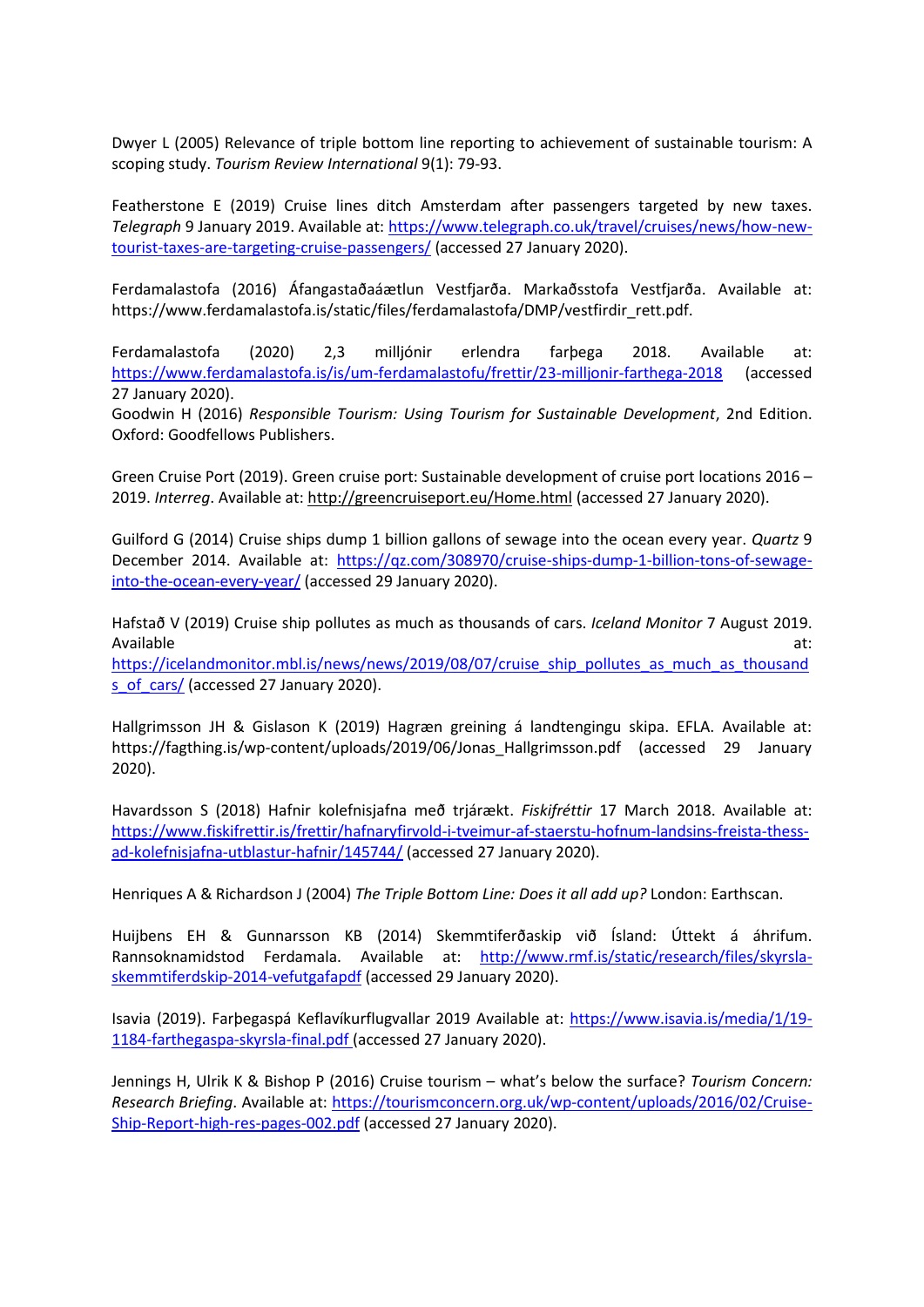João Lopes M & Dredge D (2018) Cruise tourism shore excursions: Value for destinations? *Tourism Planning & Development* 15(6): 633-652.

Jones P, Hillier D & Comfort D (2016) The environmental, social and economic impacts of cruising and corporate sustainability Strategies. *Athens Journal of Tourism* 3(4): 273-283.

Jordan EJ & Vogt CA (2017). Residents' perceptions of stress related to cruise tourism development. *Tourism Planning & Development* 14(4): 527-547.

Khan RR & Siddiqui, MJA (2014) Review on effects of particulates: Sulfur dioxide and nitrogen dioxide on human health. *International Research Journal Environmental Science* 3(4): 70-73.

Klein RA (2007) The Politics of environmental activism: A case study of the cruise industry and the environmental movement. *Sociological Research Online* 12(2): 17-29.

Korneliusdottir A & Sverrisdottir S (2019) Aðgerðaáætlun um orkuskipti í íslenskum höfnum–með áherslu á raftengingar til skipa í höfn. Available at: [https://www.stjornarradid.is/lisalib/getfile.aspx?itemid=79fed9fd-2892-11e9-942f-005056bc4d74](about:blank) (accessed 27 January 2020).

Kyser L (2019) Stricter Regulations on Marine Fuel Proposed. *Iceland Review* 26 May 2019 Available at: [https://www.icelandreview.com/news/stricter-regulations-on-marine-fuel-proposed/](about:blank) (accessed 27 January 2020).

Lansky D (2016) Can destinations increase revenue by limiting (or banning) cruise ships? Yes, keep reading. *Destination Development Watch* 9 January 2016. Available at: [http://www.destinationdevelopmentwatch.com/can-destinations-increase-revenue-limiting](about:blank)[banning-cruise-ships-yes-keep-reading/](about:blank) (accessed 27 January 2020).

Marksel M, Tominc P & Bozicnic S (2016) Determinants of Cruise Passengers' Expenditure in the Port of Call. *Management* 21(2): 121-143.

McCarthy M & Skrede J (2018) A New Cruise Landscape: Cruise Europe is working closely with its members to help destinations overcome issues with overcrowding and prepare for the new generation of cruise ships. *International Cruise & Ferry Review* Autumn/Winter(53): 146-147.

Milano C, Cheer MJ & Novelli M (2019) *Overtourism*. Wallingford, UK: CABI.

Naftz DL, Schuster PF & Johnson CA (2012) A 50-year record of NOx and SO2 sources in precipitation in the Northern Rocky Mountains, USA. Geochem Transactions 12(4): 1-10.

Náttúruverndarsamtök Íslands (2017) Mengun frá skemmtiferðaskipum í Reykjavíkurhöfn. Available at: [https://natturuvernd.is/Sida/Mengun-fra-skemmtiferdaskipum-i-Reykjavikurhofn](about:blank) (accessed 27 January 2020).

OECD (2018) *Towards investment and financing for sustainable tourism*. Paris: OECD Publishing.

Peeters P, Gössling S, Klijs J, Milano C, Novelli M, Dijkmans C, Eijgelaar E, Hartman S, Heslinga J, Isaac R, Mitas O, Moretti S, Nawijn J, Papp B & Postma A (2018) Research for TRAN Committee - Overtourism: impact and possible policy responses. Brussels: European Parliament, Policy Department for Structural and Cohesion Policies.